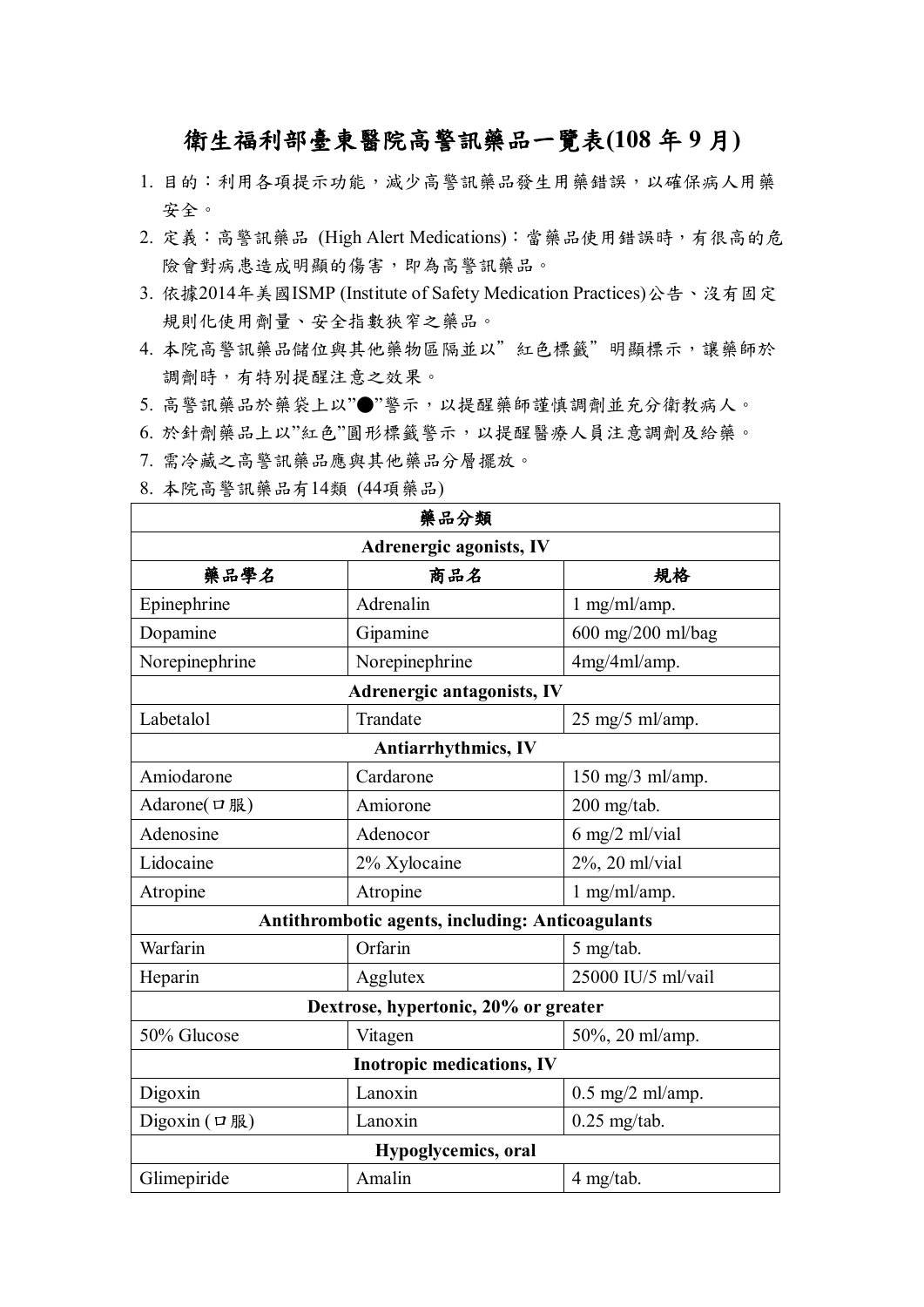| Repaglinide                                                                | Repaglinide                              | 1 mg/tab.                          |  |  |
|----------------------------------------------------------------------------|------------------------------------------|------------------------------------|--|--|
| Metformin                                                                  | C.T. L XR                                | 500 mg/tab.                        |  |  |
| Metformin                                                                  | Henformin                                | 850 mg/tab.                        |  |  |
| Pioglitazone                                                               | Glitis                                   | 30 mg/tab.                         |  |  |
| Sitagliptin                                                                | Januvia                                  | $100$ mg/tab.                      |  |  |
| Alogliptin                                                                 | <b>NESINA</b>                            | 25 mg/tab.                         |  |  |
| Miglitol                                                                   | Migbose                                  | 50 mg/tab.                         |  |  |
| Pioglitazone- Metformin                                                    | Lodiglit                                 | 15-850 mg/tab.                     |  |  |
| Glimepiride-Metformin                                                      | Glimet                                   | 2-500 mg/tab.                      |  |  |
|                                                                            | Insulin, subcutaneous and IV             |                                    |  |  |
| Insulin, Regular                                                           | Humulin R                                | 1000 IU/10 ml/vial                 |  |  |
| Insulin aspart                                                             | NovoRapid                                | 300 IU/3 ml /FlexPen               |  |  |
| 30% Soluble insulin                                                        | NovoMix 30                               | 300 IU/3 ml/FlexPen                |  |  |
| aspart-70% Insulin aspart                                                  |                                          |                                    |  |  |
| crystallised with                                                          |                                          |                                    |  |  |
| protamine                                                                  |                                          |                                    |  |  |
| <b>Insulin Detemir</b>                                                     | Levemir                                  | 300 IU/3 ml/FlexPen                |  |  |
| <b>Moderate sedation agents, IV</b>                                        |                                          |                                    |  |  |
| Midazolam                                                                  | Midatin                                  | $15 \text{ mg}/3 \text{ ml/amp}$ . |  |  |
|                                                                            | <b>Sedative &amp; Hypnotic injection</b> |                                    |  |  |
| Diazepam                                                                   | Dianlin                                  | $10 \text{ mg}/2 \text{ ml/amp}$ . |  |  |
| Lorazepam                                                                  | Anxicam                                  | $2$ mg/ml/amp.                     |  |  |
| Pnenytoin                                                                  | Aleviatin                                | 250 mg/5 ml/amp.                   |  |  |
| Pnenytoin $(\Box \mathbb{R})$                                              | Aleviatin                                | $100$ mg/tab.                      |  |  |
| Chemotherapeutic agnet                                                     |                                          |                                    |  |  |
| Methotrexate                                                               | Methotrexate                             | $2.5$ mg/tab.                      |  |  |
| Narcotics/opioids, IV and oral                                             |                                          |                                    |  |  |
| Pethidine                                                                  | Pethidine                                | 50 mg/ml/amp.                      |  |  |
| Sodium chloride for injection, hypertonic, greater than 0.9% concentration |                                          |                                    |  |  |
| 3% Sodium chloride                                                         | 3% Sodium chloride                       | 15 gm/500 ml/bot.                  |  |  |
| <b>Special medications</b>                                                 |                                          |                                    |  |  |
| Nitroglycerin sublingual                                                   | Nitrostat sublingual tab.                | 0.6mg/ sublingual tab.             |  |  |
| tab.                                                                       |                                          |                                    |  |  |
| Nitroglycerin                                                              | Millisrol inj.                           | $5 \text{ mg}/10 \text{ ml/amp}$ . |  |  |
| Magnesium sulfate                                                          | 10% Magnesium sulfate                    | 16.23 mEq/20 ml/amp.               |  |  |
| Potassium Chloride-                                                        | K.C.L                                    | 3 gm(40mEq)-                       |  |  |
| Riboflavin                                                                 |                                          | $6$ mg/20 ml/amp.                  |  |  |